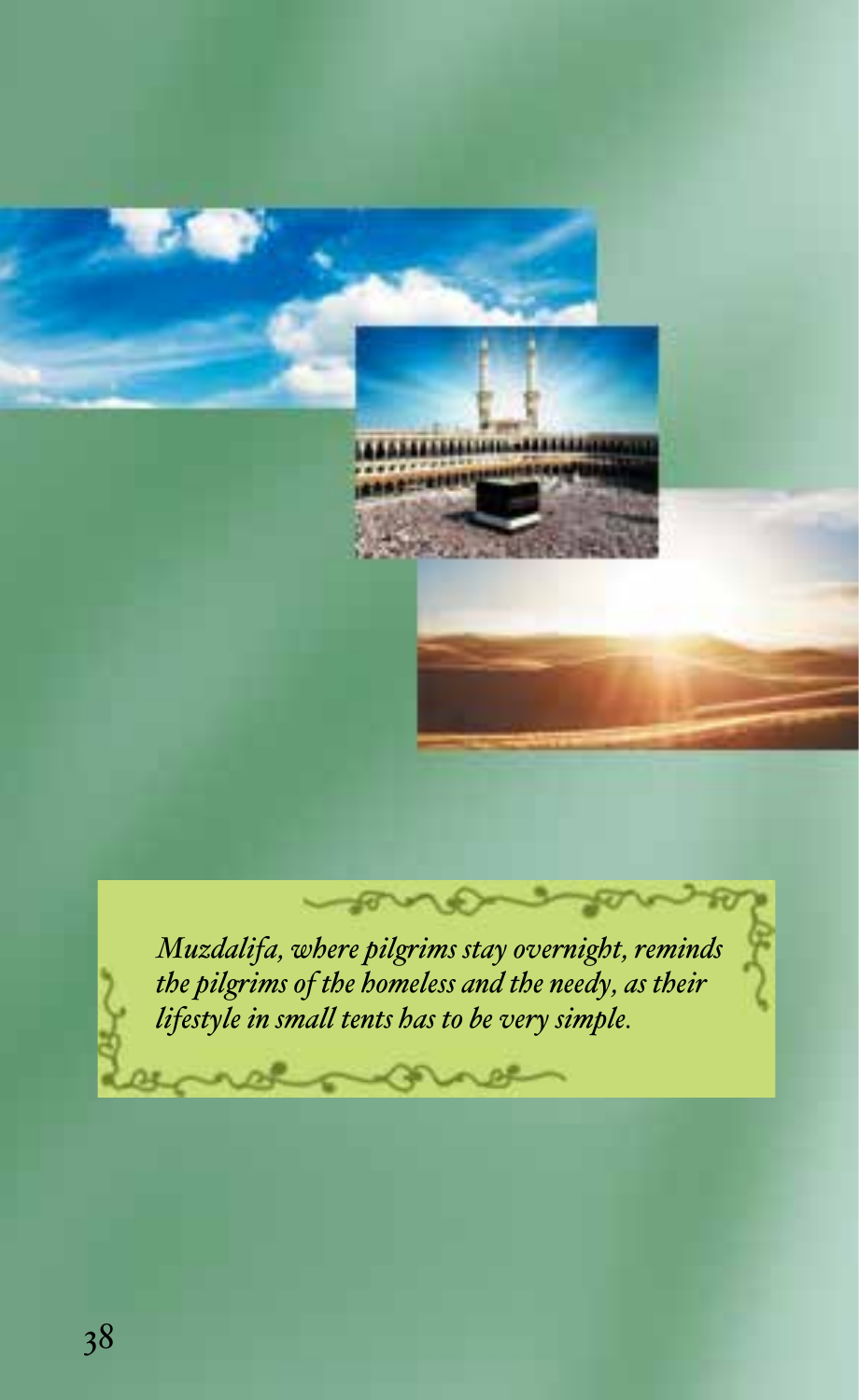## The Day of Sacrifice

On the 10<sup>th</sup> of Dhul-Hijjah, upon reaching Mina and after sunrise, they should throw seven pebbles at al-Jamarah al-Aqabah (the largest Jamarah) saying '*Allahu Akbar*' each time. While throwing pebbles they should stop reciting the *talbiyah*. Those who cannot perform *ramy* (throwing of the pebbles) before noon due to overcrowding are allowed to do so in the afternoon.

After stoning the greatest Jamarah, the pilgrims should slaughter their sacrificial animal at any convenient place in Mina or even in Makkah. The Prophet said:

"I slaughtered here, but the whole of Mina is a place of slaughtering."

It is preferable to offer the sacrifice on the 10th of Dhul-Hijjah. However, one can do it on any one of the following three days, which are known as "days of *tashreeq*". A pilgrim who cannot afford to offer a whole animal in sacrifice can share the sacrifice of an animal like a camel or a cow. A goat or a sheep cannot be shared.

It is essential for every pilgrim performing the *qiran* or *tamattu*' type of hajj to sacrifice an animal. However, one who does not have sufficient means to offer the sacrifice must observe ten days of fasting— three days during hajj and seven days upon returning home. At the time of slaughtering the animal, one should say *"Bismillah Allahu Akbar"*.

Next, they should either shave their heads or trim their hair. It is desirable for those (male) pilgrims who are performing the *tamattu*' type of hajj to shorten their hair on performing umrah and then shave their heads on the 10<sup>th</sup> day of Dhul-Hijjah. Women are forbidden to shave their heads. They should only cut the ends of their hair. The pilgrims should now remove their *ihrams*. This is the point when all restrictions of the state of *ihram* are lifted except that of conjugal relationships. After these devotional acts of this Day of Sacrifice, the pilgrims should go to Makkah for the *tawaf* which is known as *tawaf ifadah*. This *tawaf* is an essential part of hajj. Unlike *tawaf qudum*, in this *tawaf* observing *raml* (brisk walk) and *idhtiba* (slow walk) is not required.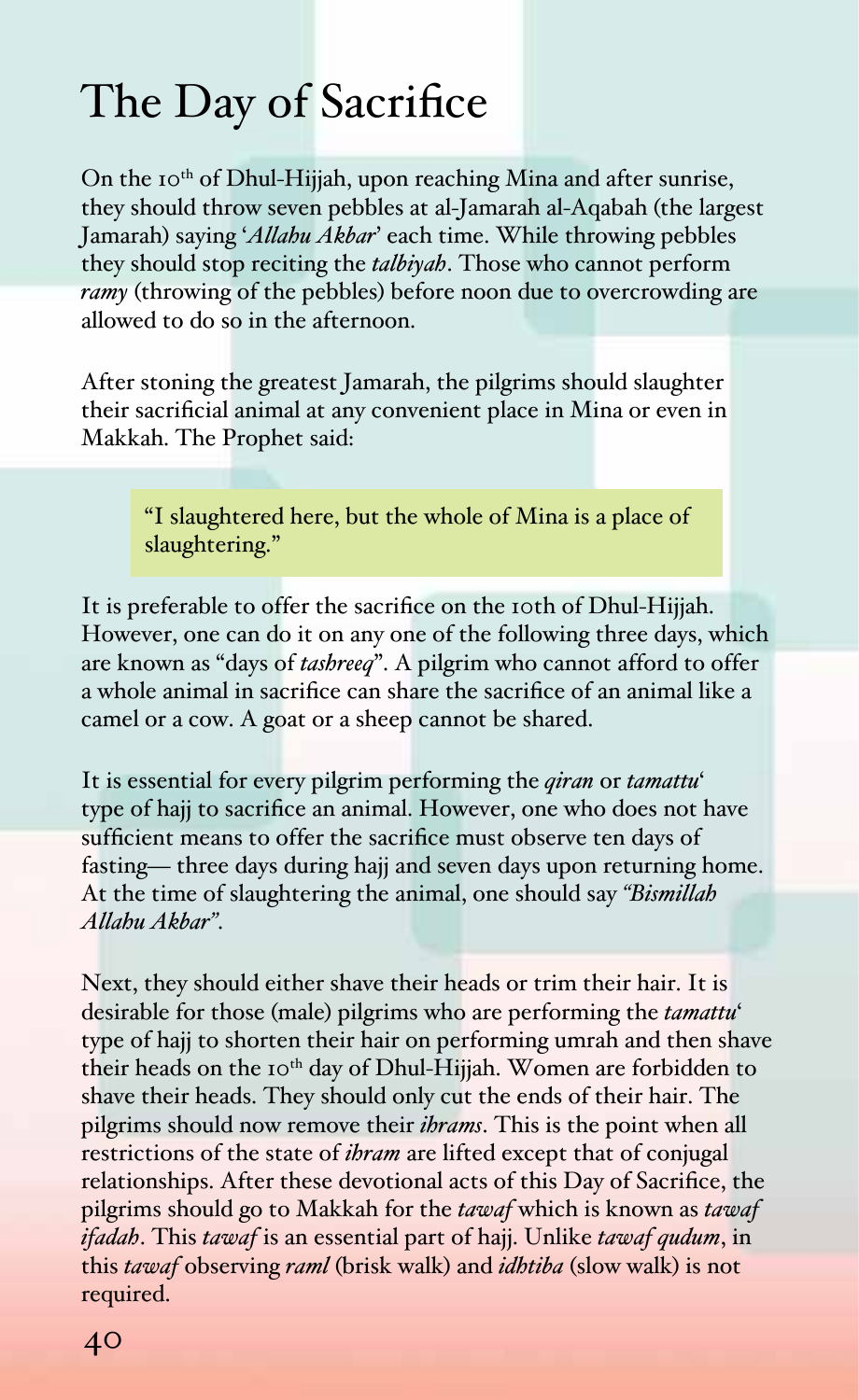## Hajj: Round up

- Upon reaching the *miqat* the pilgrims should put on the *ihram* garments and then form the intention of performing hajj only in the case of hajj *Ifrad* or of performing only umrah in the case of hajj *Tamattu'* or umrah and hajj both in the case of hajj *Qiran*. And then they should begin calling out the *talbiyah* and should continue doing so intermittently.
- On reaching Makkah, they should enter al Masjid al Haram and perform *tawaf al qudum*. They should observe *raml* and *idhtiba* in this *tawaf*. In each circuit they should kiss the Black Stone if possible, otherwise touch it with their hands or a stick and then kiss it. If it is too crowded, they should merely point toward it with the hand saying *Allahu Akbar* each time. During *tawaf,* they may recite any proper *dua* they wish. However, between al Rukn al Yamani and the Black Stone, it is preferable to recite:



- After performing *tawaf qudum,* the pilgrims should proceed to the hen pray واتَّخذَوا منْ مَقَام إبْرَاهيْمَ مُصَلِّمٍ Maqam Ibrahim reciting two *rak'ah* behind it if possible. If it is too crowded, they should offer this prayer anywhere else.
- Then they should go to the Well of Zamzam, drink their fill of its water and pour it on their heads.
- Then they should go back to the Black Stone and either kiss it or touch it with their hand or a stick.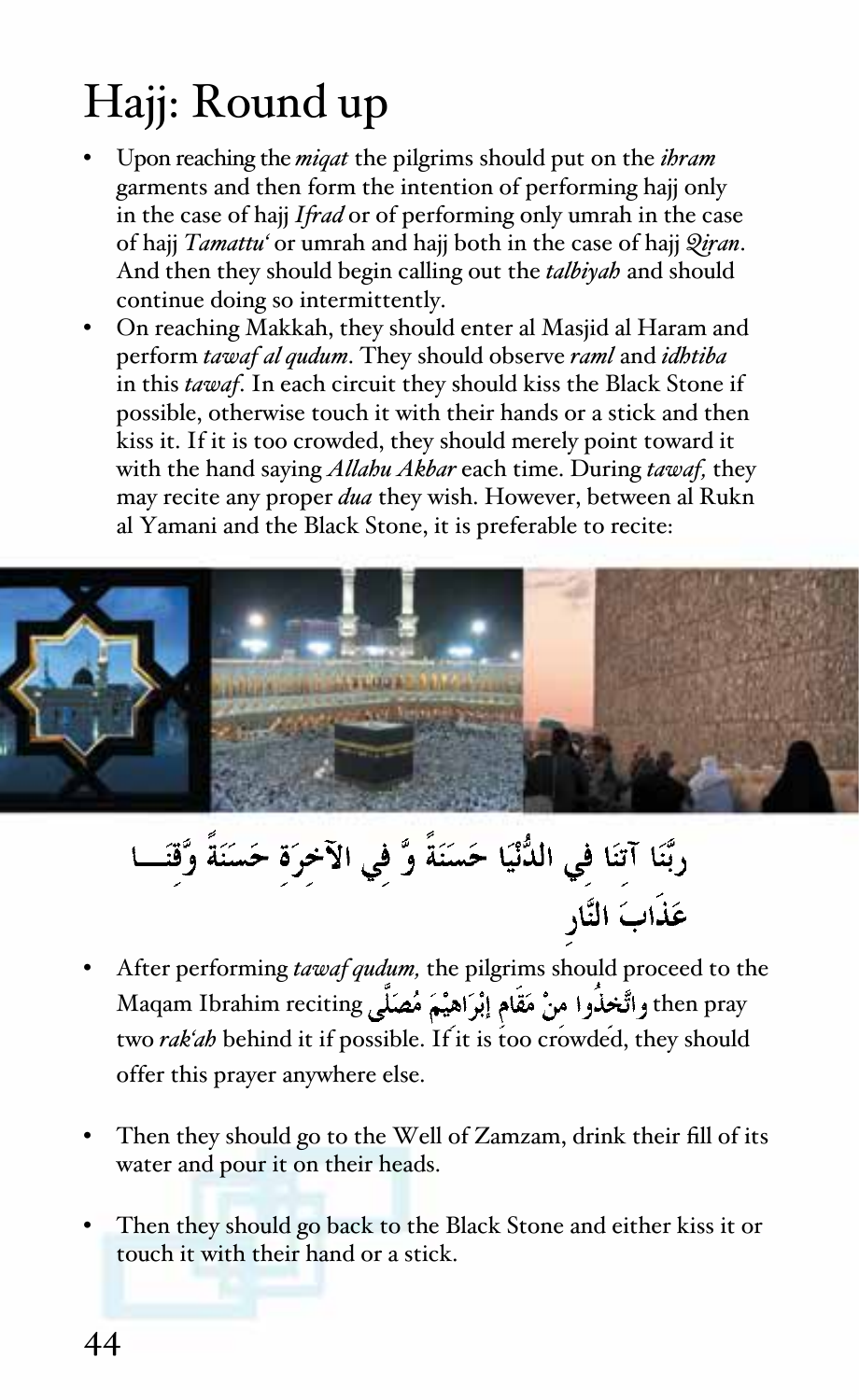## The Prayers of Hajj

• *Dua* on boarding the conveyance:

سُبْحَانَ الَّذي سَخَّرَ لَنَا هَذَا وَمَا كُنَّا لَهُ مُقْرِنيْنَ وَإِنَّا إِلَى رَبِّنَا لَمُنْقَلِبُونَ. اللَّهُمَّ هَوِّنْ عَلَيْنَا هَـــذَا الـــسَّفَرَ وَاطْوعَنَّا بُعْدَهُ اللَّهُمَّ اَنْتَ الصَّاحبُ فـــى الـــسَّفَر والْخَليْفَةُ في الأَهْلِ، اللَّهُمَّ انِّي اَعُوذُ بكَ منْ وَعْثَاء السَّفَرِ وَكَآبَة الْمَنْظَرِ وَسُوءِ الْمُنْقَلَب فـــى الْمَـــال والأهْلِ.

Glory be to Him who has subjected this for us though we were unable to subdue it. Behold, we are assuredly to return to our Lord. O Allah, make this journey easy for us and roll up its distance from us. O Allah, You are my companion on the journey and protector in my home. O Allah, I seek Your protection against the evils I may encounter during this journey, and the undesirable things I may see and that I should make an evil return to my belongings, wife and children.